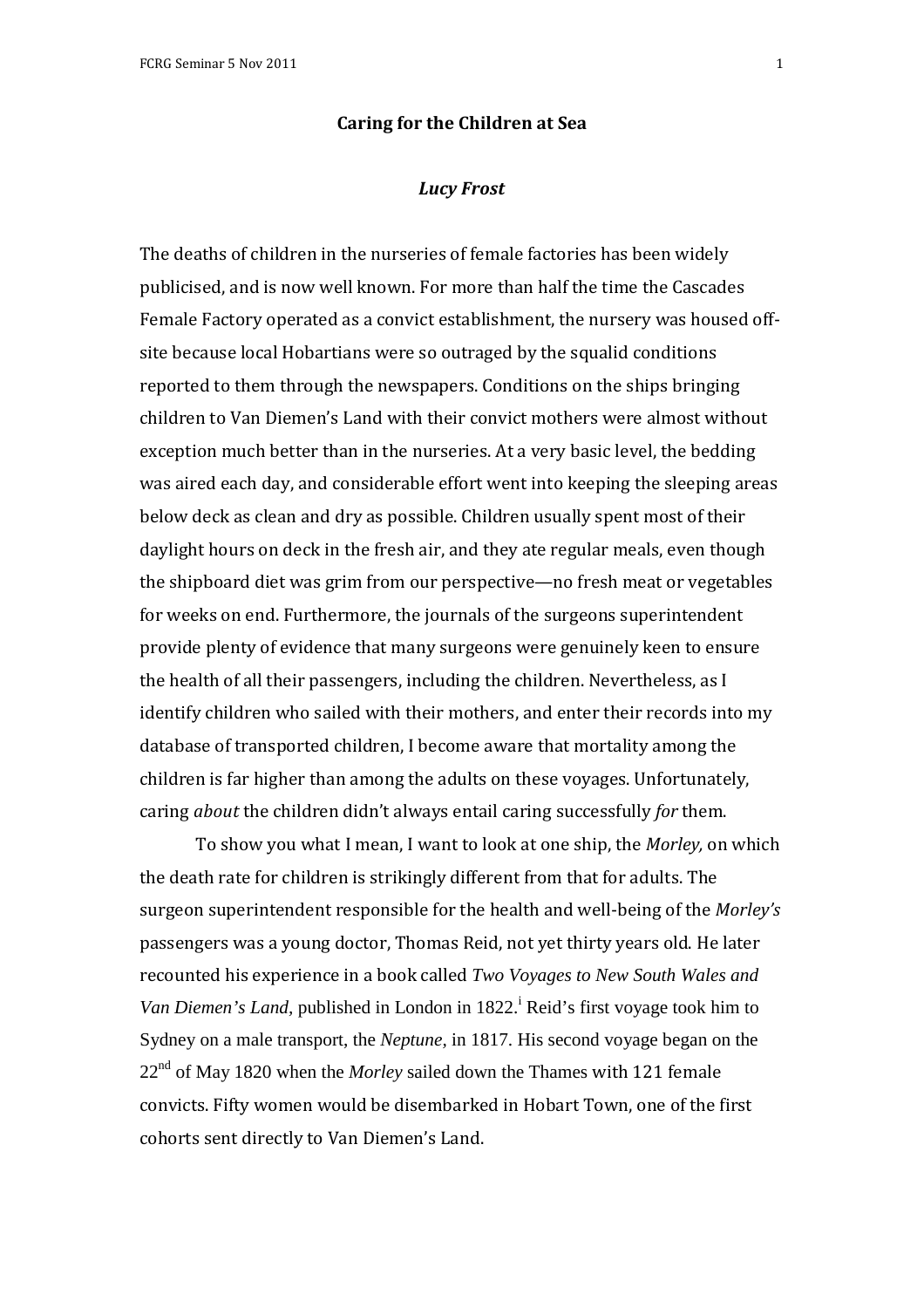Dr Reid, born in Ireland to protestant parents, is described by the *Oxford Dictionary of National Biography* as "a sincerely religious man who worked hard to improve the lot of the prison population".ii He was messianic in his zeal for using the long sea voyage to create "an orderly company" from those "wild and abandoned creatures" who came on board the *Morley*. As a humanitarian committed to reform, it is not surprising that he should have dedicated his book to the celebrity prison reformer, Elizabeth Fry, and prefaced the work with an epigraph from the iconic opponent of human slavery, William Wilberforce.

I can't tell from the book how many children were on board, but I know that there were children travelling with their free mothers to re-join their convict fathers, as well as children travelling with convict mothers. All the children seem to have been treated alike, and for those who were old enough, there was a school with books provided by Elizabeth Fry and her benevolent friends in the British Ladies Society.iii Dr Reid quotes his diary entry for the 8th of May, while the *Morley* is still in the Thames embarking its passengers from Britain's gaols:

At 10 a.m. I mustered all the children, arranged them in classes for the purpose of carrying into effect the intentions of the Ladies' Committee with respect to the formation of a school, for which they had taken special care to provide a woman, one of the free passengers, as a teacher; and had also furnished a very liberal provision of juvenile books of every suitable description.<sup>iv</sup>

Reid was proud of this school, where all the children aged almost five and upwards were taught (none was older than 10, he says). The core of the curriculum involved "reading and a knowledge of the Scriptures".<sup>v</sup> Under the direction of a clergyman on his way to New South Wales, the children memorised hymns, psalms, and chapters from the New Testament. Reid was delighted by "their diligence".vi

 He has less to say about their general health, though he does record illness and death, and the picture which emerges is distinctly less rosy than the account offered by Charles Bateson in his classic study of the convict ships. Bateson praises the *Morley* as a vessel with an excellent health record. During six voyages, [quote] "she conveyed over a thousand male and female convicts to Australia for the loss of only six men, and on three of her passages she arrived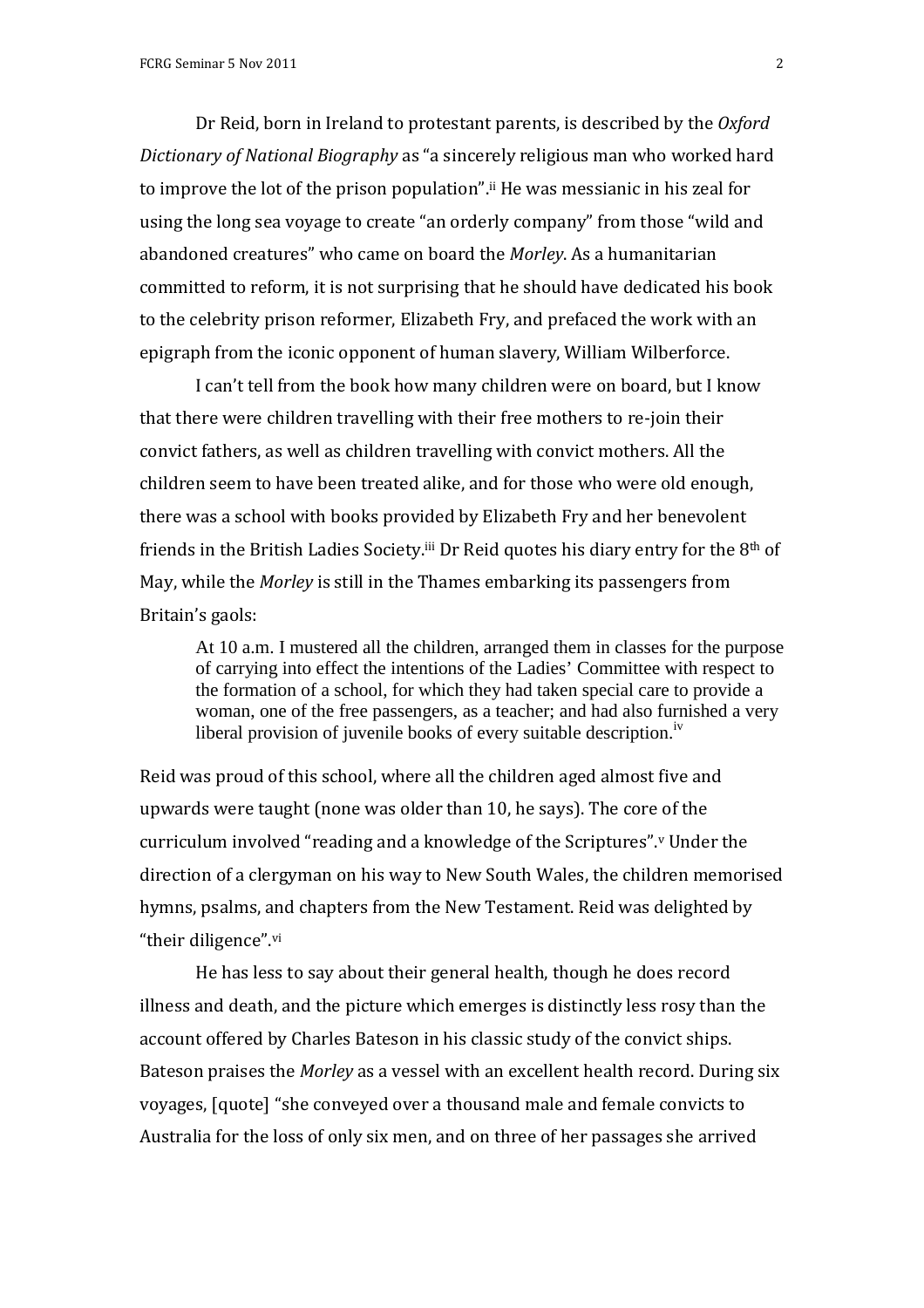with no deaths to report among her prisoners".<sup>vii</sup> Reid's voyage was one of the three with no deaths—among the adults, that is.

 The passage was very rough, and although Bateson concentrates on speed—its "passage of 99 days from London to Hobart stood as the record for a convict ship for many years", he saysviii—Reid's frequent references to storms suggest that the *Morley* was blown across the seas, to the misery of its passengers. A week after they left the Thames, most of the prisoners were still sea sick, and had begun to suffer from "debility brought on by incessant retching, so that not any thing, even a necessary dose of medicine, can be found to remain on the stomach for an instant".ix To make matters worse, "measles are spreading among the children very rapidly, thirteen of whom are at present affected".x On the 8th of June, Reid "was summoned to a child that had long lingered from water on the brain, and was then dying".<sup>xi</sup> Later that afternoon a funeral service was read as the child's body "was committed to the deep".<sup>xii</sup>

 The next night "an infant belonging to one of the prisoners died from the effects of a blood-vessel of the lungs ruptured about five weeks previously".<sup> $\ddot{\text{iii}}$ </sup> On the  $29<sup>th</sup>$  of June, Samuel Brown, "a convict's child, died in the hospital",  $\frac{1}{x}$  perhaps from the after effects of measles, perhaps from what Reid called the "inflammatory fever" attacking many of the women this week.<sup>xv</sup> On the  $29<sup>th</sup>$  of August, after more than three months at sea, the *Morley* finally 'anchored before Hobart-Town about half-past three in the afternoon".<sup>xvi</sup> It was snowing heavily, and next day the children with their mothers were still "obliged to remain below" because snow "continued the greater part of the day with sleet and squalls".<sup>xvii</sup> Six days later Reid recorded the fourth and final death: "A young child…which had long been ill with diseased lungs, died since coming in to harbour, and the body was this day interred ashore, the service being performed by the Reverend Mr Knopwood.<sup>xviii</sup>

Even the humanitarian doctor had been unable to keep all the children alive during the voyage. Nevertheless, I think it is important to recognise that on a ship decimated by measles, only one death seems attributable to that often lethal disease. Reid's account suggests that three of the children died from conditions originating before the voyage, a reminder of how unhealthy their young lives had been and how hard a voyage in winter through the tempestuous seas of the southern ocean must have been on the constitutions of frail children.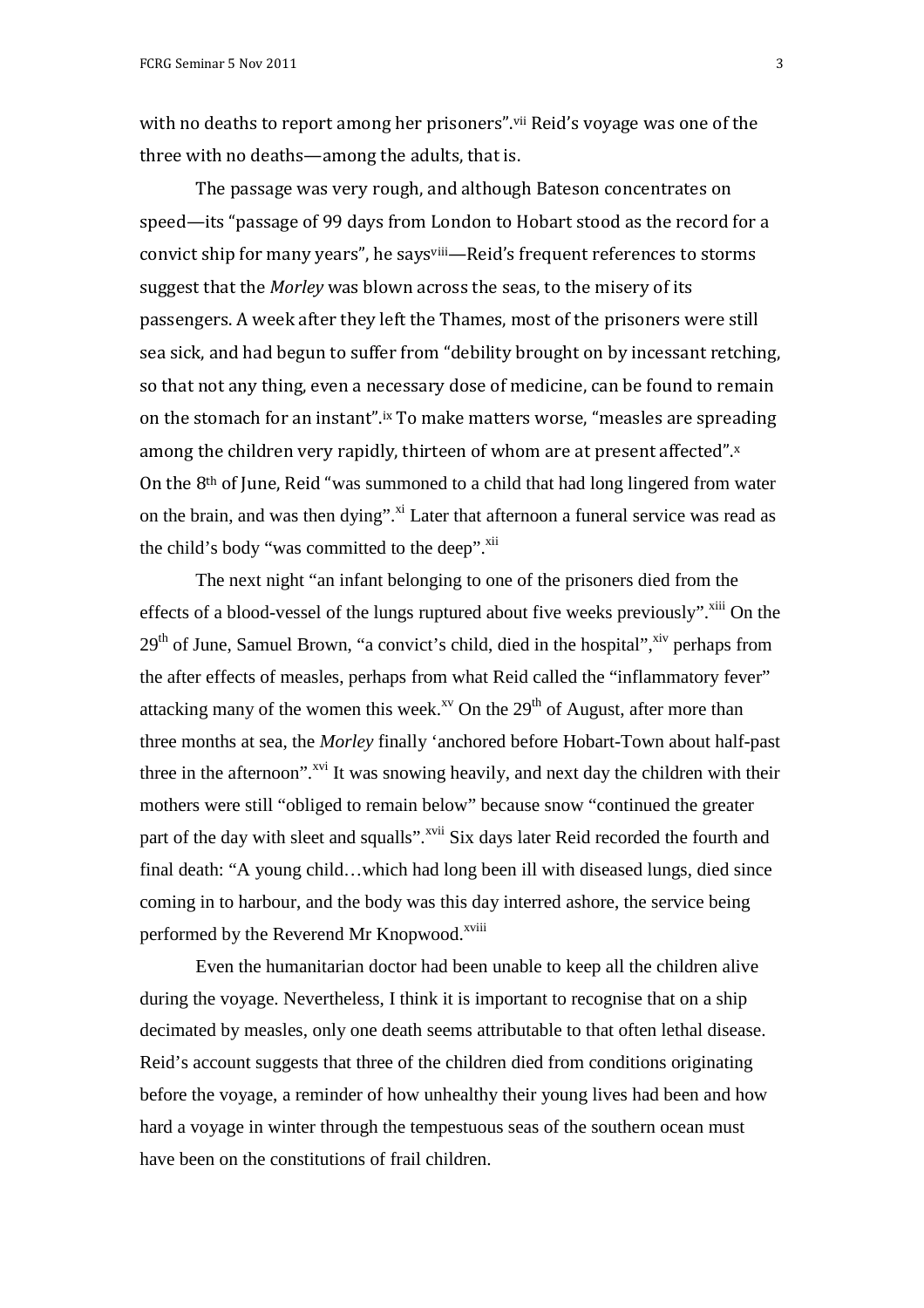And then there were the accidents, the children who broke bones when they fell down the hatchways, or were scalded when the ship lurched and hot soup spilled over them. Twenty years after the *Morley* reached Hobart Town, a surgeon superintendent wrote to the Lieutenant Governor about the accident which befell a little boy during the voyage of the *Gilbert Henderson.* Michael Lackey was only two years old, too young to remember in the future the father left behind in England when he sailed with his mother, Julia. The nineteen-year-old convict was facing a life sentence for manslaughter. "I kept a lodging house", said Julia when asked to state her offence, "and the people in number 20 had just received a fortnight's pay when a row occurred and a man was killed".<sup>xix</sup> A few days before the *Gilbert Henderson* reached the River Derwent, when it was sailing through the turbulent waters of the southern ocean, the little boy fell overboard. The surgeon superintendent explained what happened:

At 9.45 a.m. of the 23rd [of April, 1840], a child of Julia Lacky, a convict, fell overboard when Mr James Tweedie, Master of the 'Gilbert Henderson' convict ship instantly ordered the ship to be brought to, and jumped overboard from the poop, after the child, swam to the child who was a considerable distance astern of the ship, and was decidedly instrumental in saving the child's life at the manifest risque of his own. The Jolly Boat was instantly lowered down, and the Second officer and crew of the boat providentially received safely on board Mr Tweedie and the child, and brought both on board in an exhausted state; who were restored after due medical attention to their different states.xx

A moment of terror. All attention riveted on saving a child. And, miraculously, "providentially", the child is rescued. Three months later his name is entered into the register of the Queen's Orphan School, and on this site where we meet today, he lived for five years. Then, on the 18<sup>th</sup> of March 1845, his mother came to retrieve him, just three weeks after she had married a plasterer who could give Michael, now seven years old, a home.

 So, to conclude, I certainly do not wish to minimise the dangers posed to children sent on the convict transports. And I do want to call attention to their significant rates of mortality. Nevertheless, after reading so much about neglect in the convict nurseries on land, I am impressed by the surgeons superintendent